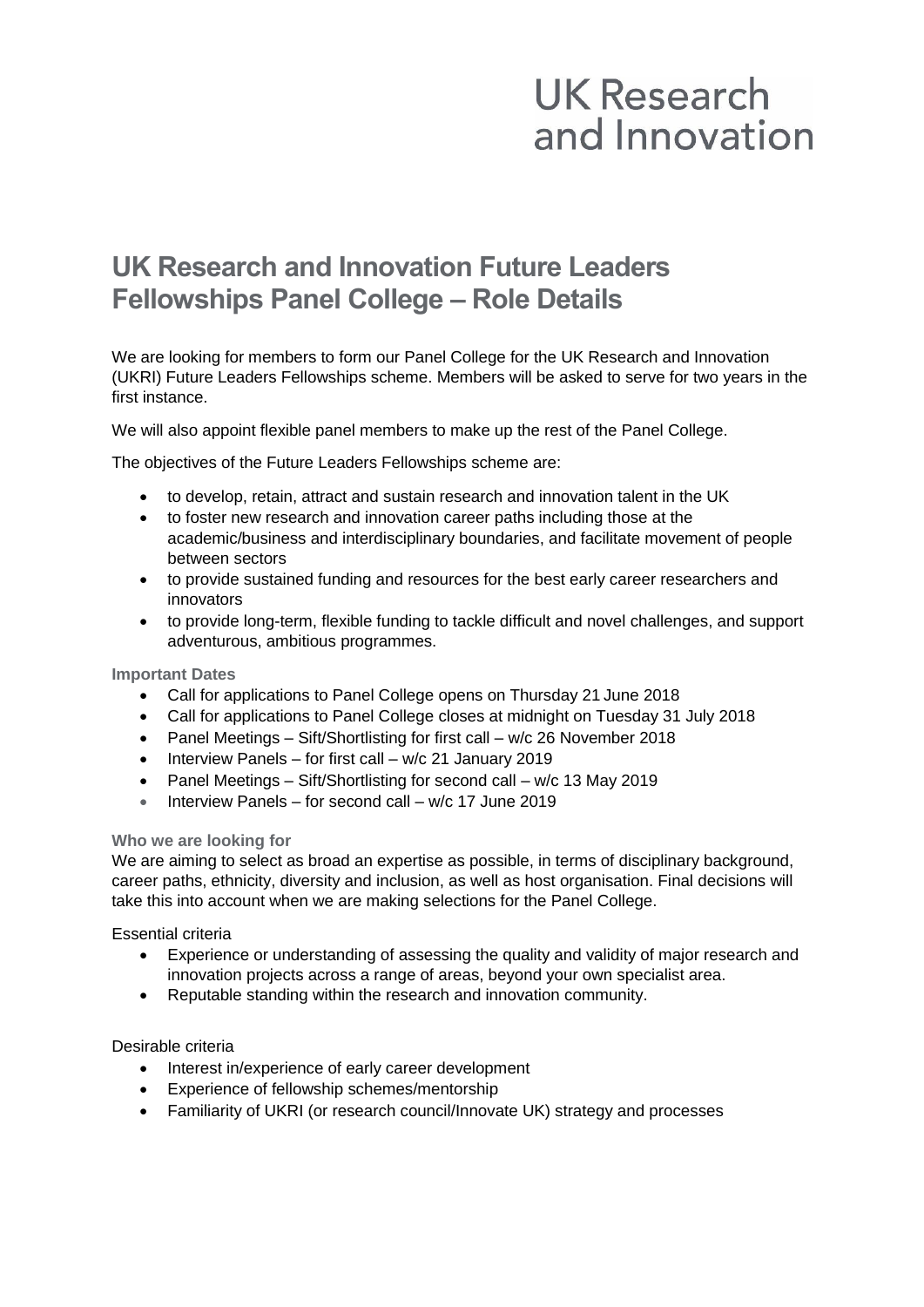**Member commitment**

All panel members:

- Participate in training as appropriate and necessary, e.g. webinars on unconscious bias
- Serve a term of two years in the first instance
- Not be expected to review any proposals for the FLF scheme
- Have their names published as part of the list of Panel College members
- Act as advocates for the scheme

Standing panel members:

• Participate in every panel meeting for the length of their term (two sift and two interview panels per year where possible).

Flexible panel members:

• Be invited to participate in panel meetings based on demand (likely to be at least two meetings over the 2 years).

**Time commitment**

There will be two sift panels and two interview panels run every year. The expected time commitments for each panel are as follows.

Sift panel: A two-day panel meeting plus preparation time (inclusive estimate): 3-5 days

Interview panel: A two-day panel meeting plus preparation time (inclusive estimate): 2.5-4 days

For all meetings, we will be running a 'rover' system with independent members acting as observers to the panel. These roles will require less time commitments, as the preparation time is minimal.